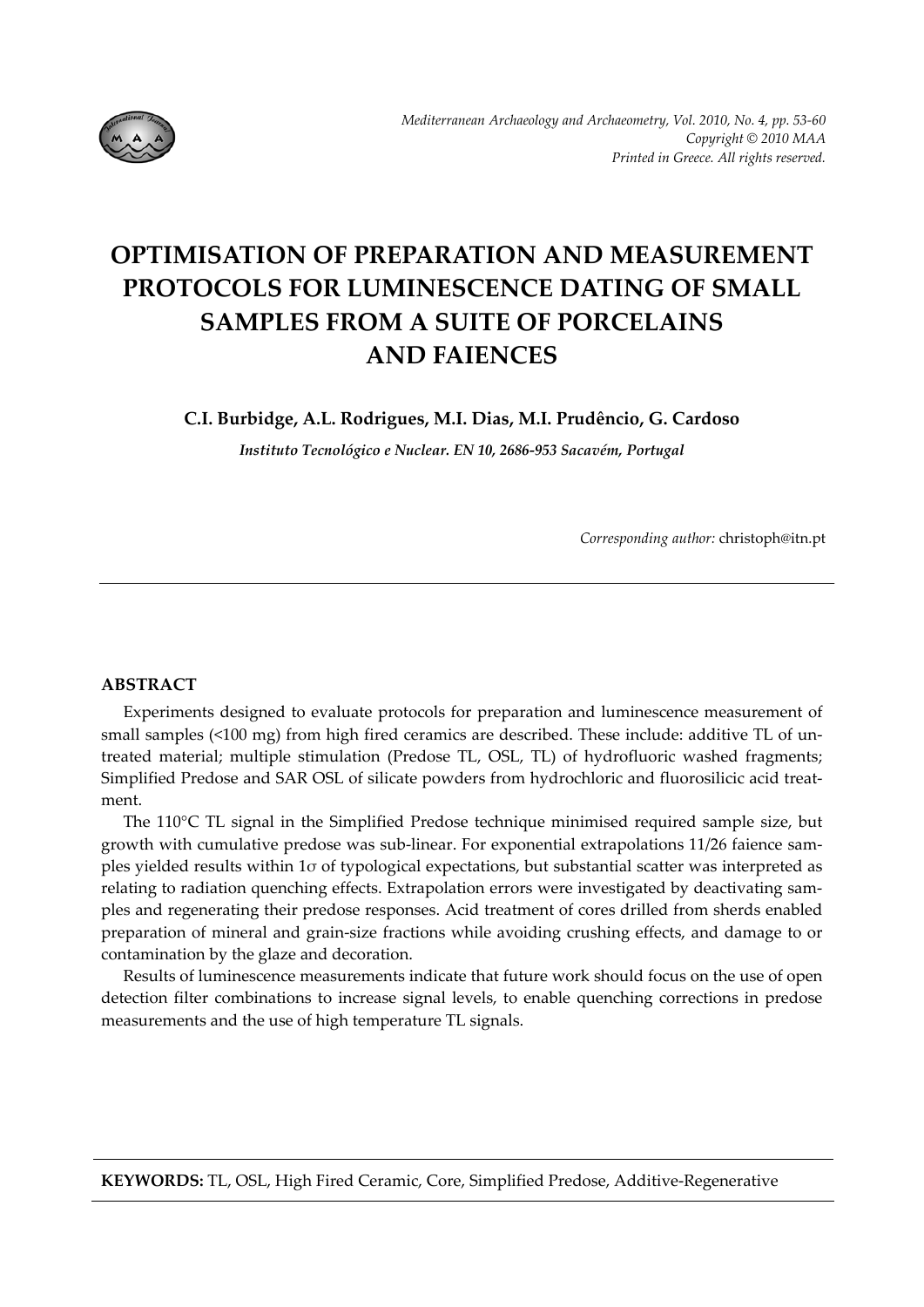#### **INTRODUCTION**

As part of a study into the production and importation of porcelain and faience in Portugal, luminescence dating is being used to test typology‐based chronologies for ceramics from various archaeological sites in Lisbon.

Luminescence dating measurements are ide‐ ally conducted on specific mineral and grain‐ size fractions isolated from large samples (e.g. entire sherds ~20 g, Aitken, 1985). This allows the measurements to be tailored to a particular mineral's behaviour, and reduces uncertainty in estimates of dose rate to the fraction being measured. Conventional approaches to lumi‐ nescence measurement of small samples from structurally weaker ceramic fabrics use powder obtained directly by drilling using a tungsten bit (e.g. Zink and Porto, 2005). Drilling or crush‐ ing of compact fabrics can remove signals and alter a sample's behaviour, so they are conventionally measured in slices cut from a core drilled through the sherd (e.g. Göksu et al., 1996). Both approaches produce a polymineral sample and hence variations in luminescence behaviour depending on sample composition. A grain‐size fraction may be separated from the powder by Stokes settling, but results from slices represent the range of doses absorbed by all grain sizes in the ceramic's fabric.

The absorbed dose can be evaluated using a range of techniques. Thermoluminescence (TL) measurement using the Multiple Aliquot Addi‐ tive Dose (MAAD) technique is relatively ro‐ bust to a variety of behaviours and has there‐ fore been widely applied for measurement of polymineral samples (Aitken, 1985). It requires at least 2 subsamples, but is ideally conducted on more to improve accuracy and precision. Optically Stimulated Luminescence measure‐ ment (OSL) using the Single Aliquot Regenera‐ tive (SAR) technique enables precise determina‐ tion of the dose absorbed by a single sub‐ sample of quartz since it was last exposed to light or heating (Murray and Wintle, 2000). OSL signals from quartz are often higher than TL because they are measured at lower tempera‐ ture and so avoid thermal quenching (Wintle, 1975). However, in thin or translucent ceramics sufficient light may enter the sherd to bleach

OSL signals. Low temperature TL signals measured using the Predose technique (Bailiff, 1994) are highly sensitive to radiation, but are thermally unstable and so do not provide a di‐ rect register of absorbed dose. Instead, their sensitivity to radiation following thermal activation is compared for natural and laboratory doses. This is thought to be little affected by exposure to daylight.

The present study aimed to develop protocols for luminescence testing of small samples (<100 mg) from porcelains and faiences in a uni‐ form manner. Specifically:

1. Extract core samples of ceramic fabric from already broken faces of sherds, to mini‐ mise damage to the sherds and contamination of the samples by the glazes.

2. Test the MAAD TL measurement proce‐ dure with crushed but otherwise unprepared material.

3. Prepare coarse ceramic fragments with acid etched surfaces to remove crushing effects, and test for available luminescence signals (TL, OSL, Predose TL).

4. Weaken cores in HCl prior to disaggrega‐ tion to avoid crushing effects, then prepare quartz enriched grain‐size separates for Predose TL and SAR OSL measurement.

#### **METHODS**

Cores were drilled from the broken faces of sherds (Figure 1) using hollow diamond tipped bits, 2‐6 mm diameter, then split for lumines‐ cence, and geochemical and mineralogical analyses by INAA (Dias and Prudêncio, 2007) and XRD. For initial luminescence measure‐ ments, parts of some larger cores were coarsely crushed in a hydraulic press, disaggregated in an agate pestle and mortar, dispensed onto stainless steel cups and measured by dose‐ normalised MAAD TL (3 aliquots: N, N+1.7 Gy, N+3.3 Gy). Other crushed sub-samples were treated briefly in HCl and HF to remove car‐ bonates and surfaces affected by crushing, and single aliquots measured using a combined ini‐ tial test sequence (CIT) designed to indicate the signal levels and behaviour of Predose TL and regenerative TL and OSL (Table 1). Subsequent work focussed on the isolation of grains of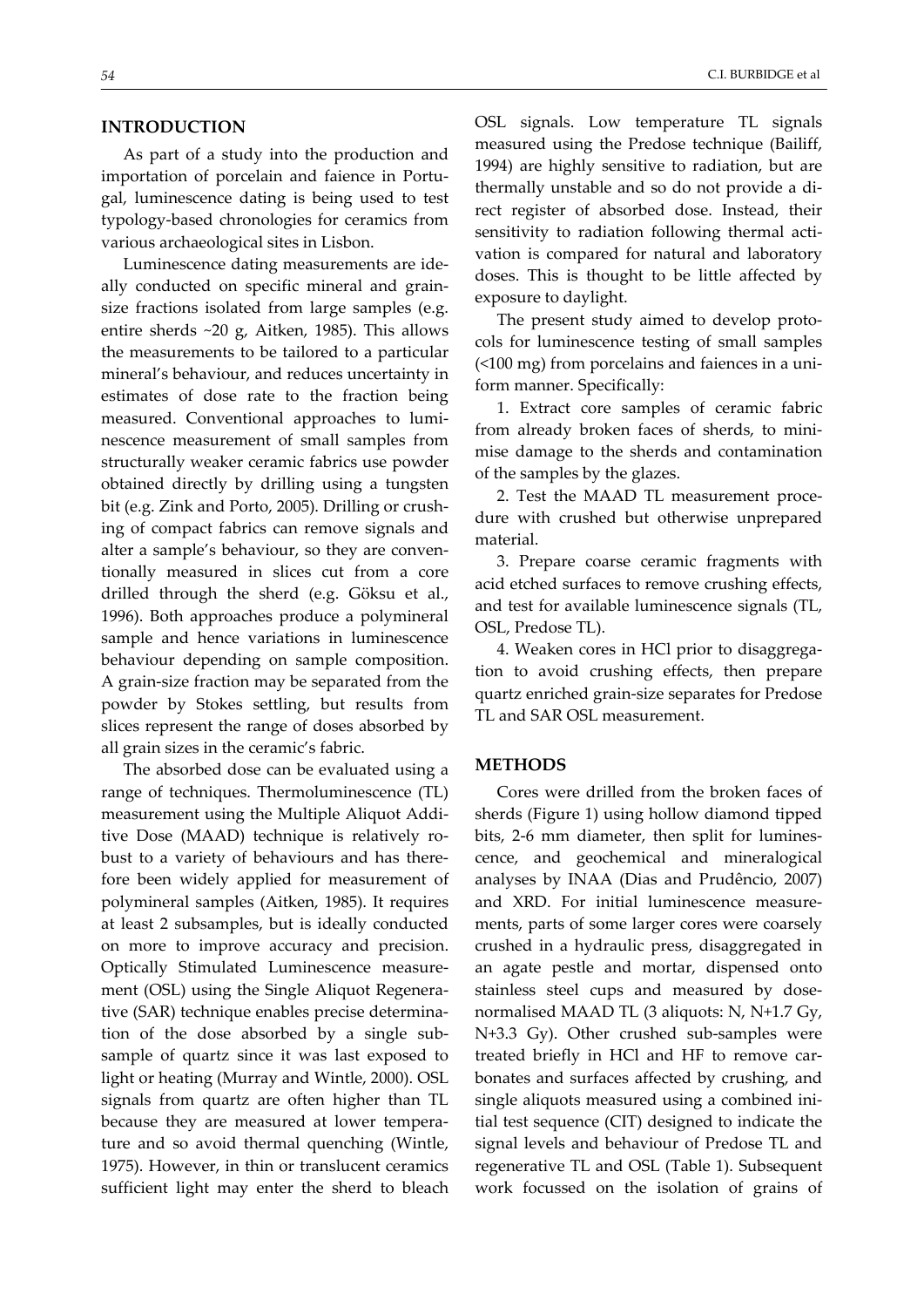quartz. Cleaned cores were treated in 1M HCl for 3 days to weaken the ceramic by removing carbonates. Where necessary these were crushed and disaggregated. The >60 μm frac‐ tion was isolated by settling in acetone and treated in 25% fluorosilicic acid for 3 days to reduce aluminosilicate content. This quartz enriched material was measured using the Simpli‐ fied Predose TL technique (Table 4) and SAR OSL where sufficient was obtained (Galli et al., 2006; Murray and Wintle, 2000).

Measurements were made using a Risø DA‐ 15 TL-OSL reader with  $90Sr/90Y$  β irradiator giving  $0.081 \text{ G}$ ys<sup>-1</sup> to coarse grains on steel cups. BG25+HA30 detection filters (50% T<sub>max</sub> 350-460 nm) were used for MAAD TL measurements; all others were made using 7.5 mm of Hoya U‐ 340 (50% Tmax 280‐370 nm).



**Figure 1. Drilling of core sample: d.= 3 mm, l.= 5 mm.**

**Table 1. CIT measurement sequence (see Figure 2 e‐h).**

| Measurement Cycle: Natural |                          |                                 | Regen.1 Regen.2    | Regen.3 |  |
|----------------------------|--------------------------|---------------------------------|--------------------|---------|--|
| Operation                  |                          | Irradiation/Preheat/Measurement |                    |         |  |
| Dose $(4.15 \text{ Gy})$   |                          | 1                               | 2                  | 3       |  |
| TL (160 °C, 5 °C/s)        | Preheat                  | S1                              | S2                 | Preheat |  |
| TL (260 °C, 5 °C/s)        | LN                       | L1/S1                           | Preheat/S2 Preheat |         |  |
| OSL / IRSL                 | LN, OSL                  | L1, OSL L2, IRSL                |                    |         |  |
| Dose $(0.83 \text{ Gy})$   | DrN                      | $D_{T}1$                        |                    |         |  |
| TL (160 °C, 5 °C/s)        | S0                       | Preheat                         |                    |         |  |
| TL (260 °C, 5 °C/s)        | TN/S0                    | T1                              |                    |         |  |
| OSL                        | TN                       | T1                              |                    |         |  |
| TL (500 °C, 5 °C/s)        | $LN(+DrN)$ $L1(+Dr1)$ L2 |                                 |                    | L3      |  |

#### **RESULTS**

Drilling cores from the broken edges of sherds using hollow diamond tipped drill bits avoided damage to the decoration and glaze of the diagnostic sherds sampled, and produced samples of 0.06 - 1.35 g. Porcelains were often very thin and produced the least material. XRD indicated that all samples were quartz‐rich and contained carbonates in varying amounts.

Gehlenite and Diopside in faiences indicated firing above ~900 °C, Mullite in porcelains indi‐ cated firing above 1050 °C.

Crushed but otherwise untreated samples produced optimal material yield, and MAAD TL measurements yielded usable natural sig‐ nals (Figure 2) with maxima between 250 and 300 °C. However, no response to the normalisation dose was observed in this region, and no clear plateau in natural/additive dose response was observed. Absorbed dose estimates ob‐ tained for different temperature integrals were not in agreement, with or without normalisa‐ tion.

Brief treatment of crushed samples in HF produced very high material losses. In the CIT measurements applied to this material, 210 °C TL and 300-400 °C TL signals exhibited very low sensitivity and highly variable absorbed dose estimates (Table 2). OSL yielded variable sensitivity and higher absorbed doses than the other measurements. The 110 °C TL signal exhibited the highest sensitivity and least variable estimates of absorbed dose, based on its in‐ crease in sensitivity with cumulative predose.



**Figure 2. a‐d: MAAD TL results for a crushed but un‐ treated sample of faience. e‐h: CIT results for a faience sample exhibiting all signals at usable levels.**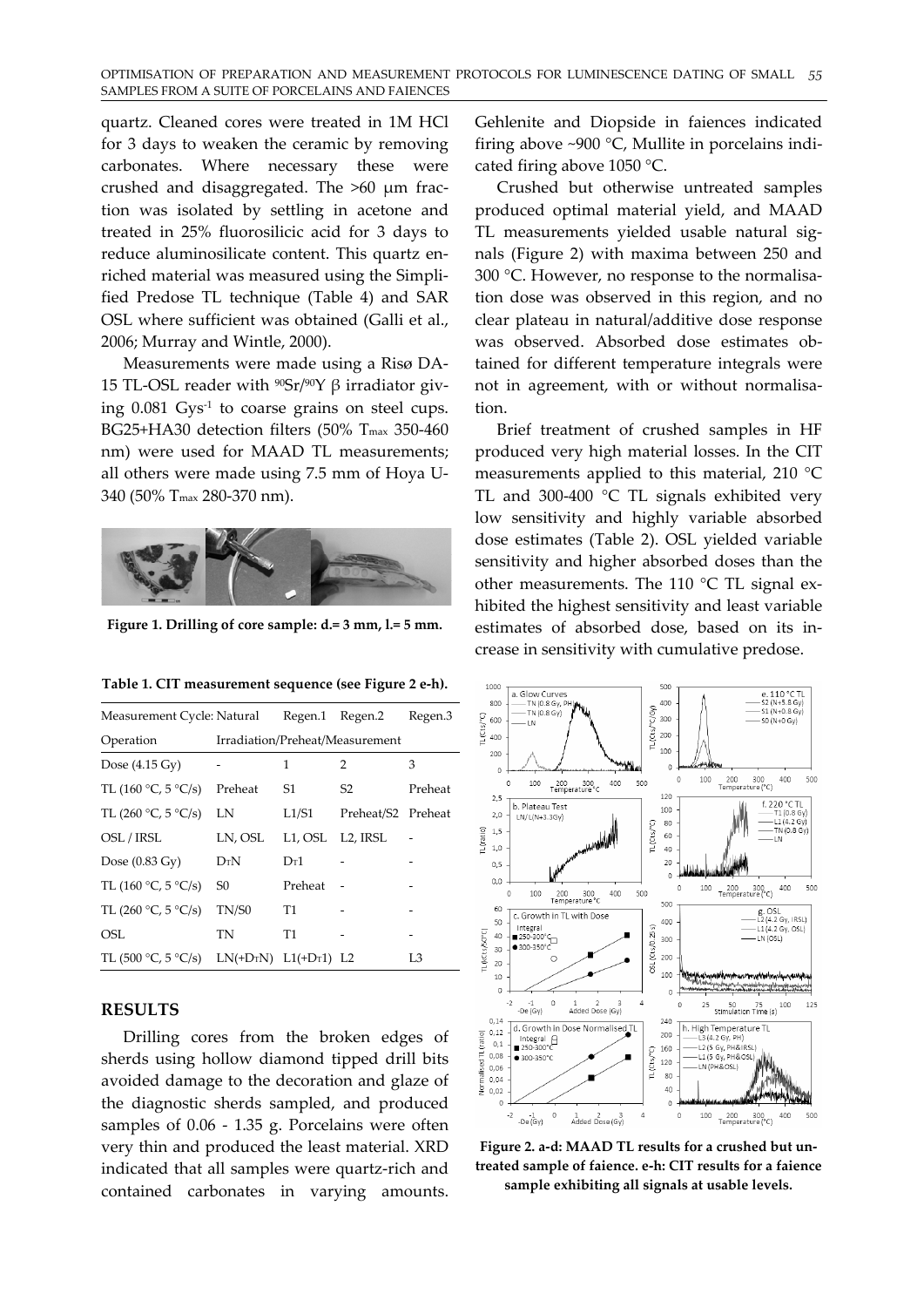| Signal               | 110 °C TL | 210 °C TL                 | OSL      | TL         |  |
|----------------------|-----------|---------------------------|----------|------------|--|
| Integral             | 50-150 °C | 160-260 °C                | $0-25$ s | 300-400 °C |  |
| Method               | Predose   | Regenerative              |          |            |  |
|                      | (2 point) | (test response corrected) |          | (post OSL) |  |
| N                    | 15        | 15                        | 21       | 21         |  |
| Sensitivity (cts/Gy) |           |                           |          |            |  |
| Median               | 166       | 10                        | 94       | 11         |  |
| Mean                 | 1272      | 168                       | 2815     | 965        |  |
| Equivalent Dose (Gy) |           |                           |          |            |  |
| Median               | 2.15      | 1.04                      | 5.20     | 2.31       |  |
| Mean                 | 2.62      | 47.8                      | 8.78     | 3.18       |  |
| $%$ s.d.             | 73        | 325                       | 158      | 318        |  |

**Table 2. Results of the combined initial test (CIT)**

Prolonged treatment of whole cores in HCl weakened the ceramic fabric so that crushing produced powder rather than shards: many of the faiences were already reduced to powder. Fluorosilicic acid treatment increased the ratio of 110 °C TL to high temperature TL in both porcelains and faiences. It also increased the initial sensitisation in the Predose measurement sequence (S1/S0), but did not alter the saturation characteristics of the 110 °C signal. Porcelains yielded lower signals than faiences, but growth was initially more linear (Figure 3).

Dose rates of 2.5 to 3.7  $mGya<sup>-1</sup>$  were estimated for  $>60$  µm quartz grains from the faience samples, and 4.9 to 5.5 mGya<sup>-1</sup> for the porcelains. Maximum grain size was assumed to be 90 μm based on observed settling rates. Calcu‐ lations were based on Aitken (1985) and refer‐ ences therein, taking account of grain size, sherd geometries and radionuclide concentrations (from INAA), and the average (±s.d.) of gamma dose rates for a selection of contrasting Portuguese soils and sediments.

Estimates for the date of manufacture of the sherds based on linear extrapolation from the initial simplified predose measurement cycles, ranged from 0 to 1700 AD with estimated un‐ certainties of on average 300 years (Figure 3; Table 3). Similar estimates based on extrapola‐ tion from double saturating exponential fits to all the measured data for each sample ranged from 1100 to 1960 AD, with average uncertain‐

ties of 200 years. Estimates based on SAR OSL for a limited number of samples ranged from 1600 to 2000 AD, with average uncertainties of 90 years. When compared to the dates based on typological interpretation, the linear predose estimates were on average older by 440±90 years (mean  $\pm$  sd.n<sup>-0.5</sup>), the exponential predose estimates were younger by 20±50 years, and the SAR OSL estimates were younger by 130±50 years.



**Figure 3. TL response of porcelain (a, ITN\_LUM\_549) and faience (b, ITN\_LUM\_550) to repeated 0.8 Gy β irradia‐ tions, following prolonged HCl and fluoro‐ silicic acid treatment. Inset is the growth in "110 °C" TL response with cumulative pre‐ dose, with un‐weighted linear fits to initial data points (filled symbols), and un‐weighted double saturating exponential fits to all the data (full growth curves in Figure 5). Propa‐ gated errors on individual values were 18%(a.) and 5%(b.); RMS residuals for the double exponential fits were <1%.**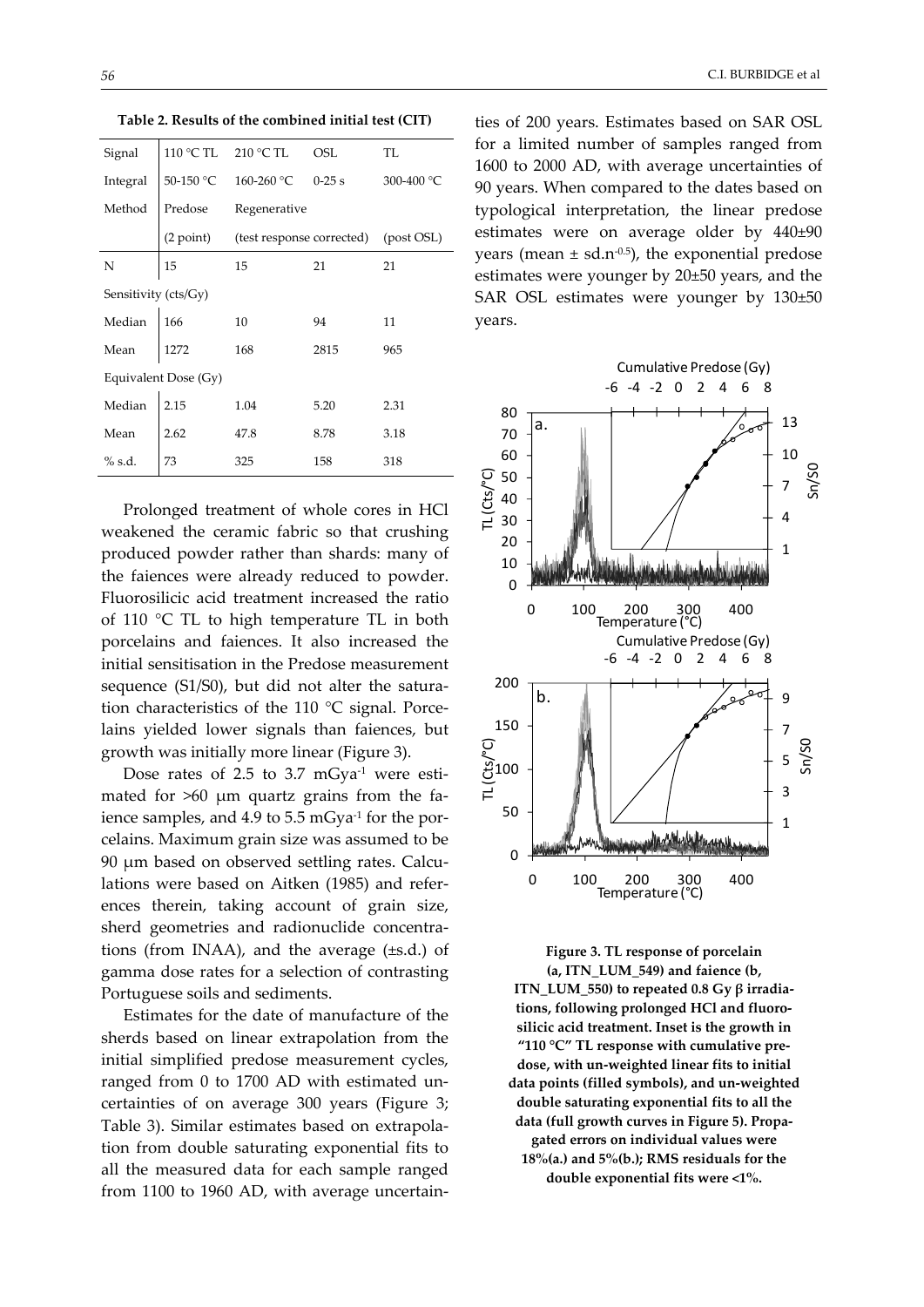| Sample F Date Estimate (AD) |             |      |      |                              |                                        |                |
|-----------------------------|-------------|------|------|------------------------------|----------------------------------------|----------------|
| $(ITN_{-}/$                 |             |      |      |                              | Typological Simplified Predose SAR OSL |                |
| <b>LUM</b>                  | P           |      |      | Linear                       | Exponential                            |                |
| 506                         | F           | 1650 | ± 50 | $1500 \pm 200$ $1780 \pm 70$ |                                        | $1700 \pm 100$ |
| 508                         | F           | 1550 | ± 50 |                              | $1500 \pm 200$ $1900 \pm 70$           | $1700 \pm 100$ |
| 509                         | F           | 1630 | ± 15 | $1400 \pm 200$ $1770 \pm 70$ |                                        |                |
| 510                         | F           | 1630 | ± 15 |                              | $1000 \pm 500$ $1800 \pm 100$          |                |
| 511                         | F           | 1675 | ± 25 |                              | $1400 \pm 200$ $1700 \pm 100$          | $1800 \pm 100$ |
| 512                         | F           | 1675 | ± 25 |                              | $1300 \pm 200$ $1700 \pm 100$          |                |
| 513                         | F           | 1635 | ± 15 | $1500 \pm 200$ $1780 \pm 90$ |                                        | $1780 + 90$    |
| 514                         | F           | 1700 | ±100 | $1200 \pm 300$ $1710 \pm 90$ |                                        |                |
| 515                         | F           | 1625 | ± 25 |                              | $1500 \pm 200$ $1700 \pm 900$          |                |
| 516                         | F           | 1700 | ± 20 | 300                          | $\pm 600$ 1500 $\pm$ 200               | $1600 \pm 200$ |
| 517                         | F           | 1700 | ± 20 | $\overline{0}$               | $±700$ 1300 $±$ 300                    | $1700 \pm 100$ |
| 519                         | F           | 1635 | ± 15 |                              | $1300 \pm 300$ $1800 \pm 200$          |                |
| 521                         | F           | 1660 | ± 50 |                              | $1300 \pm 200$ $1600 \pm 200$          |                |
| 522                         | F           | 1625 | ± 25 |                              | $1500 \pm 100$ $1700 \pm 100$          |                |
| 524                         | F           | 1675 | ± 25 |                              | $1400 \pm 200$ $1600 \pm 300$          |                |
| 527                         | F           | 1675 | ±75  | $1400 \pm 200$ $1960 \pm 20$ |                                        |                |
| 528                         | P           | 1550 | ± 25 | $1600 \pm 90$                | $1910 \pm 50$                          | $2000 \pm 4$   |
| 530                         | F           | 1625 | ± 25 | $1600 \pm 100$ $1920 \pm 30$ |                                        |                |
| 531                         | F           | 1625 | ± 25 |                              | $1500 \pm 200$ $1300 \pm 700$          |                |
| 532                         | P           | 1600 | ±100 | $1500 \pm 300$ $1800 \pm 80$ |                                        | $1860 \pm 40$  |
| 535                         | F           | 1650 | ± 50 | $1700 \pm 70$                | $1710 \pm 70$                          | $1720 \pm 70$  |
| 537                         | P           | 1525 | ± 25 | $1600 \pm 200$ $1790 \pm 90$ |                                        |                |
| 538                         | F           | 1675 | ± 25 |                              | $700 \pm 400 \sqrt{1500 \pm 200}$      |                |
| 539                         | F           | 1725 | ± 25 |                              | $1400 \pm 200$ $1600 \pm 200$          |                |
| 542                         | F           | 1635 | ± 15 | $1200 \pm 200$ $1740 \pm 80$ |                                        |                |
| 543                         | F           | 1725 | ± 25 |                              | $1200 \pm 300$ $1700 \pm 100$          |                |
| 549                         | $\mathbf P$ | 1500 | ± 25 | 500                          | $±500$ 1930 $±70$                      |                |
| 550                         | F           | 1675 | ± 25 | 300                          | $\pm 800$ 1700 $\pm$ 100               |                |
| 551                         | F           | 1675 | ± 15 | $1600 \pm 10$                | $1100 \pm 300$                         |                |
| 552                         | $\mathbf F$ | 1725 | ± 25 | 200                          | $\pm 800$ 1200 $\pm$ 300               |                |

**Table 3. Date estimates based on typological interpre‐ tation, and luminescence measurements of absorbed dose. F= faience, P = porcelain.**

## **DISCUSSION**

The dominant grain‐size fraction obtained following acid treatment was relatively large and hence convenient for the constraint of dose rate values, which could be improved by etching the grains in HF. However, high material losses in the initial experiment with HF indicate that the grains obtained following fluorosilicic treatment may still contain substantial phases with high susceptibility to HF attack, e.g. glassy quartz.

The 110°C TL response was identified as the signal most commonly available at usable levels in prepared material, but sensitivity was not high enough to use small test doses (e.g. Bailiff, 1994). U340 filters were used in the present study to detect the ~380 nm emission from quartz, but a more open combination could be used to detect additional signals (Adamiec, 2005).

The Simplified Predose technique of Galli et al. (2006) is a multiple activation predose pro‐ cedure (Fleming, 1973, procedure 2), which treats the activation dose as a (large) test dose and thus eliminates the possibility of correction for radiation quenching. Uncorrected radiation quenching induces sub‐linearity in growth in sensitivity with cumulative predose (Aitken and Murray (1976). Chen (1979) found that quenching does not affect absorbed predose determinations where growth is linear (e.g. Galli et al., 2006), but that for saturating growth (e.g. Figure 3) a correct result is only obtained when the laboratory dose increment equals the natural dose, even after correction for quench‐ ing: for natural doses greater than the labora‐ tory dose increment the natural dose is under‐ estimated, and vice versa.

In the present study, the dose increment chosen for simplified predose measurement was 0.8 Gy, which was similar to or slightly lower than the dose expected in the faience samples, but  $\sim$ 1/3 of that expected in the porcelains. The majority of linear extrapolations from the lowest dose points produced overestimates of dose and hence age (Table 3; Figure 4; Grün, 1996). High expected natural doses in porce‐ lains were underestimated using exponential extrapolation: the results of linear extrapolation were better for 3 of the 4 samples. For expected natural doses similar to the dose increment, 11/26 of the exponential extrapolations were within 1σ of expected values, but the remainder were scattered to both higher and lower values (Figure 4).

Chen (1979) noted that the different growth curves obtained using quenching‐corrected and ‐uncorrected data sometimes extrapolate to the same values. This would not be surprising if radiation quenching were proportional to sensitivity, i.e. that while the total number of holes increased following each irradiation‐activation cycle, the ratio of those in luminescent:nonluminescent centres remained constant, along with the proportion of electrons trapped in the source trap during each irradiation.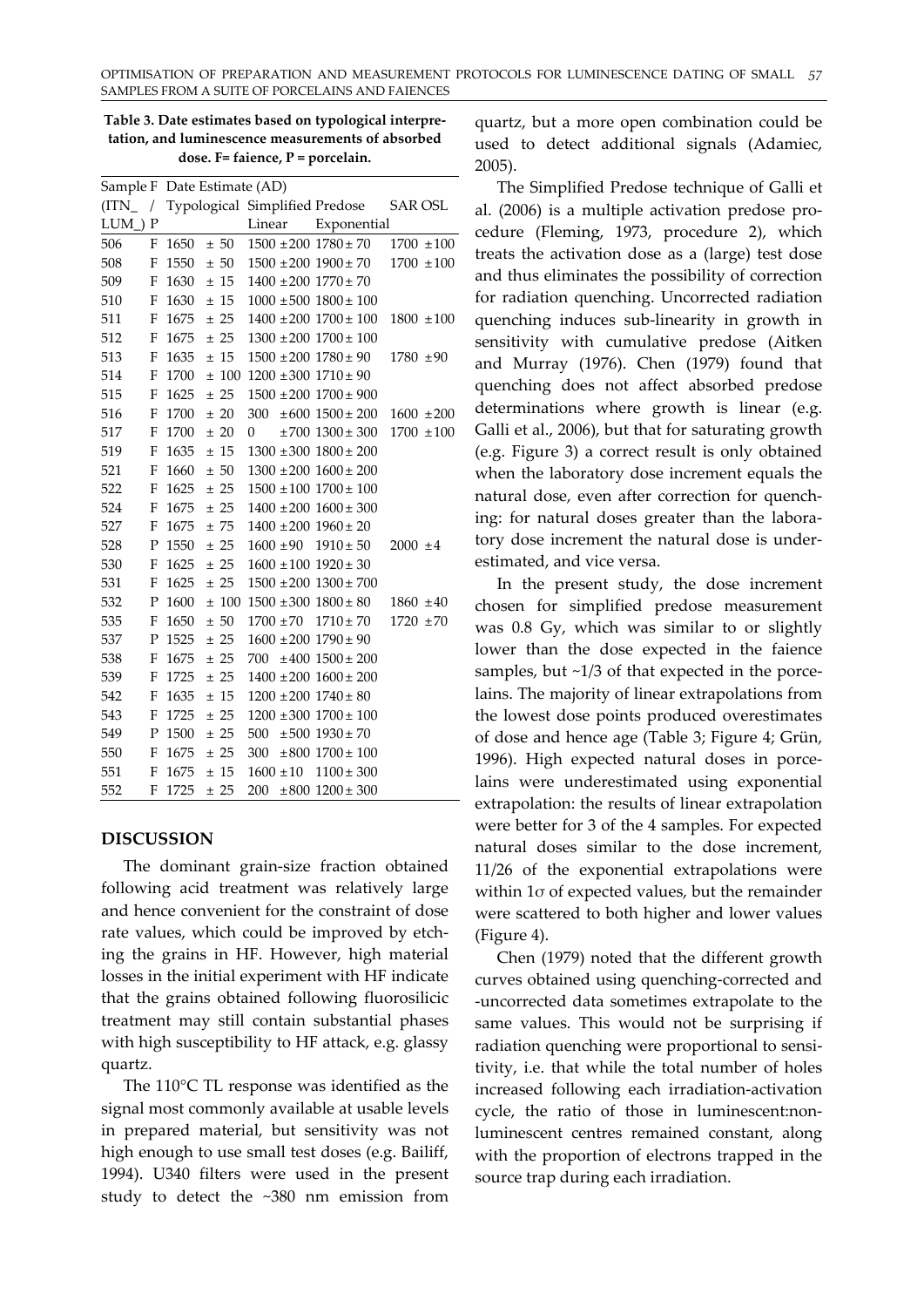

**Figure 4. Measured doses vs. doses predicted from typological ages and dose rate estimates: circle = fa‐ ience; triangle = porcelain; open = linear extrapolation; closed = double saturating exponential extrapolation. Dashed lines = laboratory dose increment.**

The results of exponential extrapolation for the faiences in the present study indicate that these conditions may commonly be approxi‐ mated, but that deviations from them might be responsible for the significant levels of observed scatter. However, this scatter could also relate simply to the sensitivity of the fits to the precise form of growth and/or scatter in the measurements.

With the aim of enabling the absorbed dose to be interpolated, the Simplified Predose measurement sequence was adjusted to include a 600°C/1hr anneal, followed by a repeat of the sequence to regenerate the sample's response (Table 4). All data were normalised to the initial sensitivity (SA0), and the regenerated data were transformed to the additive data by minimising the square of residuals in Sn/S0 for the overlap‐ ping range of doses. This was tested on one sample each of porcelain and faience.

**Table 4. Simplified Predose Additive‐Regenerative (SPAR) sequence (Simplified Predose = Steps 1‐3).**

|   | StepOperation                  | Details                     | Signal               |
|---|--------------------------------|-----------------------------|----------------------|
|   | Irradiation                    | $0.8 \text{ Gy } \beta$     |                      |
|   | TL Measurement                 | 500 °C @ 10 °C/s SA0        |                      |
| 3 | Repeat Steps $1 & 2 \times 33$ |                             | $SAn \{n = 1 - 33\}$ |
| 4 | TL Measurement                 | 500 °C @ 10 °C/s Background |                      |
| 5 | Anneal                         | $600 °C/1$ hr               |                      |
| 6 | Repeat Steps 1-4               |                             | $SRn \{n = 1 - 33\}$ |

Annealing affected the samples differently, so two types of transformation were applied (Figure 5). In the porcelain sample the maxi‐ mum sensitivity increased, but saturation rate with cumulative predose remained unchanged. In the faience, maximum sensitivity increased and was accompanied by a proportional reduc‐ tion in saturation rate.



**Figure 5. SPAR growth curves for samples of porce‐ lain (a. ITN\_LUM\_549) and faience (b. ITN\_LUM\_550). Main plots show measured additive data with extrapolations (enlarged in Figure 3), and transformed regenerative data. Insets show as‐ measured values.**

These changes in sensitivity to predose sen‐ sitisation of quartz from the porcelain and faience samples can be explained by considering small changes in the electronic environments of defects in the quartz with annealing. The change observed in the porcelain could result from an increase in the proportion of luminescent‐type hole centres (Yang and McKeever, 1990) able to emit in the wavelengths measured, with the total number of centres available remaining the same. That observed in the faience could be explained if additional luminescent‐ type hole centres were brought into spatial association with the electron trap (Martini et al., 2009).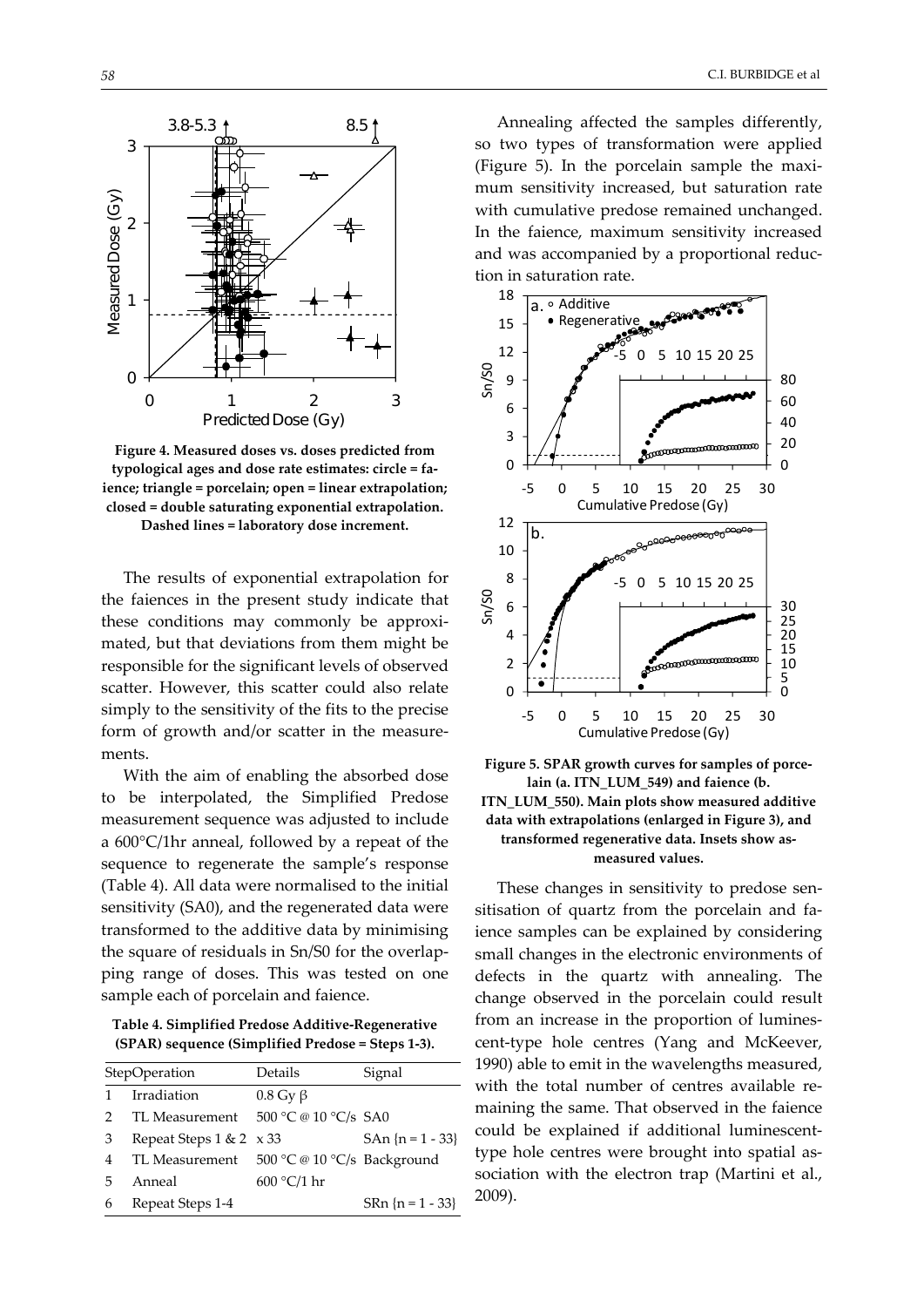The changes do not appear to relate directly to the firing temperatures of the ceramics. For the porcelain sample the transformed regenera‐ tive data corroborated the exponential extrapo‐ lation from the additive data, which had under‐ estimated the expected dose and age for the sample (Table 3). For the faience the transformed regenerative data lay in between the linear and exponential extrapolations from the additive data, whereas for this sample the exponential extrapolation had produced dose and age estimates in agreement with expectations.

These results indicate that even the moder‐ ate apparent success obtained using exponential extrapolations from simplified predose data, with a dose increment similar to the expected natural dose, may be subject to additional ana‐ lytical uncertainties. Inclusion of correction for radiation quenching would not only address variations in the effects of irradiation and activation through a multiple activation sequence, but would also improve fitting and extrapola‐ tion by increasing the rate of growth in Sn/S0 with cumulative predose, and ultimately facili‐ tate the use of simpler linear fits.

## **CONCLUSIONS**

Prolonged HCl treatment of cores drilled from porcelains and faiences avoids (further) damage to and contamination by the glaze and decoration, reduces the potential for removal of natural signals or production of spurious signals by crushing or polishing, and enables the uniform preparation of similar mineral and grain‐size fractions for luminescence measure‐ ment.

The sensitivity of the 110  $\degree$ C TL signal, combined with Gy‐level doses in the Simplified Predose technique, minimises the sample size required to obtain usable signal levels. Despite a moderate apparent success rate in predicting dates (expected on typological grounds) for samples of faience (11/26 within  $1\sigma$ ), the applicability of this technique is limited by its inabil‐ ity to correct for radiation quenching.

A uniform preparation protocol has been developed, but precise and accurate dating re‐ sults have yet to be obtained for small samples from the present suite of porcelains and fai‐ ences. A priority for future investigation of quartz from these samples is therefore explora‐ tion of its luminescence behaviour using open filter combinations to obtain more signal per sample mass. This may enable the use of small test doses for quenching correction in multiple activation predose measurements, and the use of high temperature TL signals for MAAD ab‐ sorbed dose determinations. Other important aspects are a wider evaluation of the thermal activation and deactivation characteristics of these samples, the effects of using different dose increments, and testing of the utility of regener‐ ated predose growth curves for reducing extrapolation uncertainties.

# **ACKNOWLEDGEMENTS**

This work was conducted as part of the FCT funded project PTDC/HAH/69506/2006. The authors wish to thank the reviewer for their valuable comments, which greatly improved the manuscript.

# **REFERENCES**

Adamiec, G. 2005. Properties of the 360 and 550 nm TL emissions of the '110°C peak' in fired quartz. *Radiat. Meas.* 39. 105‐110.

Aitken, M.J., Murray, A.S. 1976. The pre‐dose technique: radiation quenching. In: McKerrell, H. (Ed.), *The 1976 symposium on archaeometry and archaeological prospection*. HMSO, Edin‐ burgh. 422.

Aitken, M.J. 1985. *Thermoluminescence dating*, London, Academic Press.

Bailiff, I.K. 1994. The Predose Technique. *Radiat. Meas.* 23. 471‐479.

Chen, R., 1979. Saturation of Sensitization of the 110°C Peak in Quartz and its Potential Application in the Pre‐Dose Technique. *European PACT J.* 3. 325‐335.